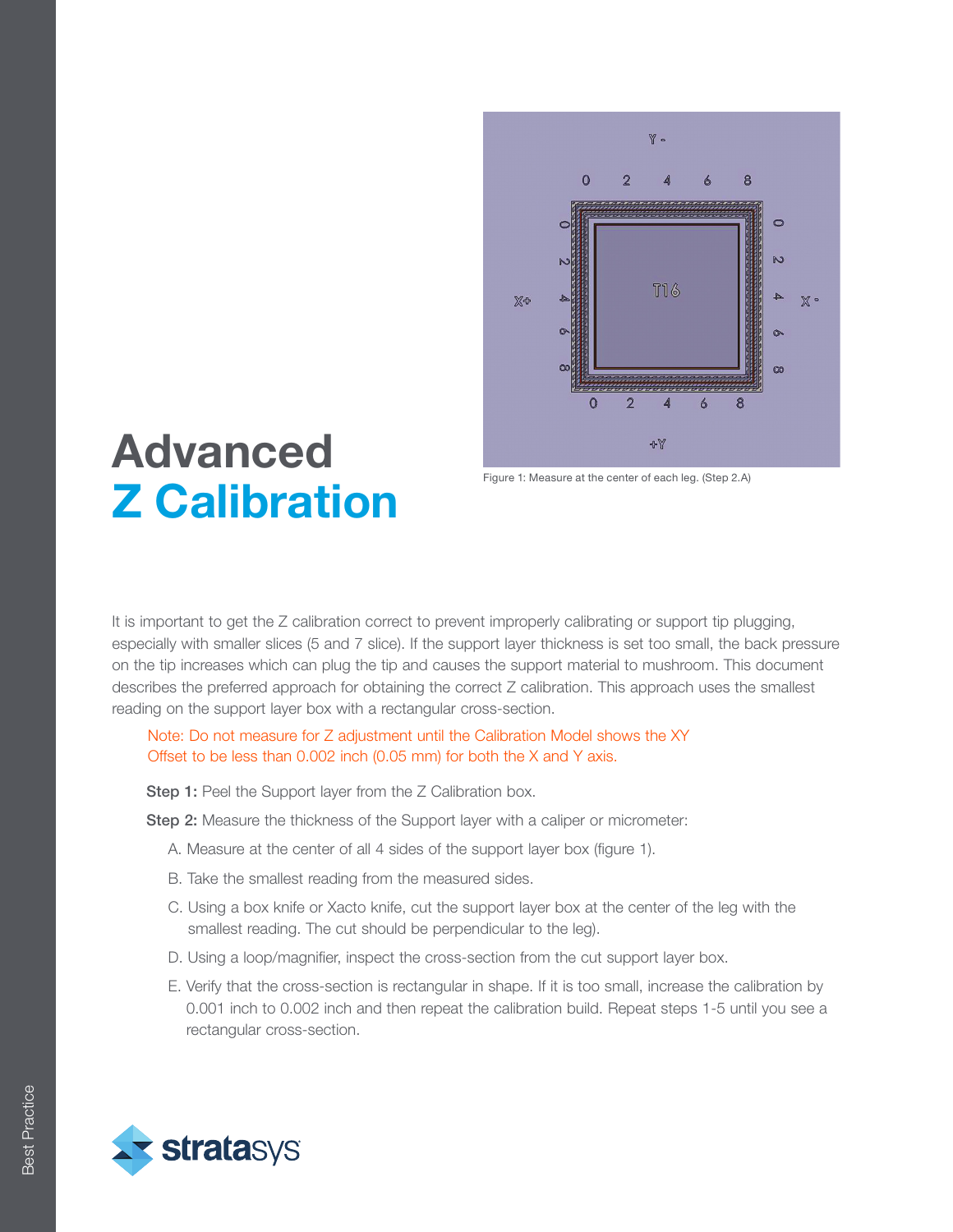## Advanced Z Calibration

 F. The rectangular Z thickness value from the smallest slice height reading is the current Z thickness (table 1).



**Step 3:** If the measured value is within  $\pm 0.0005$ " (0.01 mm) of the Model Tip slice height (table 2), no adjustment is necessary. Proceed to step E.

| <b>Model Tip Slice Heights</b> |                     |  |
|--------------------------------|---------------------|--|
| T <sub>20</sub>                | $0.013"$ (0.330 mm) |  |
| T <sub>16</sub>                | $0.010"$ (0.254 mm) |  |
| T <sub>12</sub>                | $0.007"$ (0.178 mm) |  |
| T <sub>10</sub>                | $0.005"$ (0.127 mm) |  |
| Table 2                        |                     |  |

Step 4: If the measured value is outside the ±0.0005" (0.01) mm) value, subtract the measured value from the slice height of the Model Tip being used (table 2).

- If the Model Tip Slice minus the Measured Support thickness is a positive number, the Z correction is +Z in 0.001 inches.
- If the Model Tip Slice minus the Measured Support thickness is a negative number, the Z correction is -Z in 0.001 inches.
- Example: For a T16 Model Tip slice height of 0.010" (from table 2); measured thickness of Calibration Box =  $0.012$ "; Calculation  $0.010 - 0.012 = -0.002$ ; Enter  $0.002$  in the - Z menu option (see 5.D).

**Step 5:** Enter the Z Adjustment Value from the Tip Offset menu (table 3)

Step 6: If an adjustment entry is required, re-run the calibration model on a clean build sheet.

Step 7: Continue to check for Z Calibration until the Support layer matches the Model Tip slice height ±0.0005".